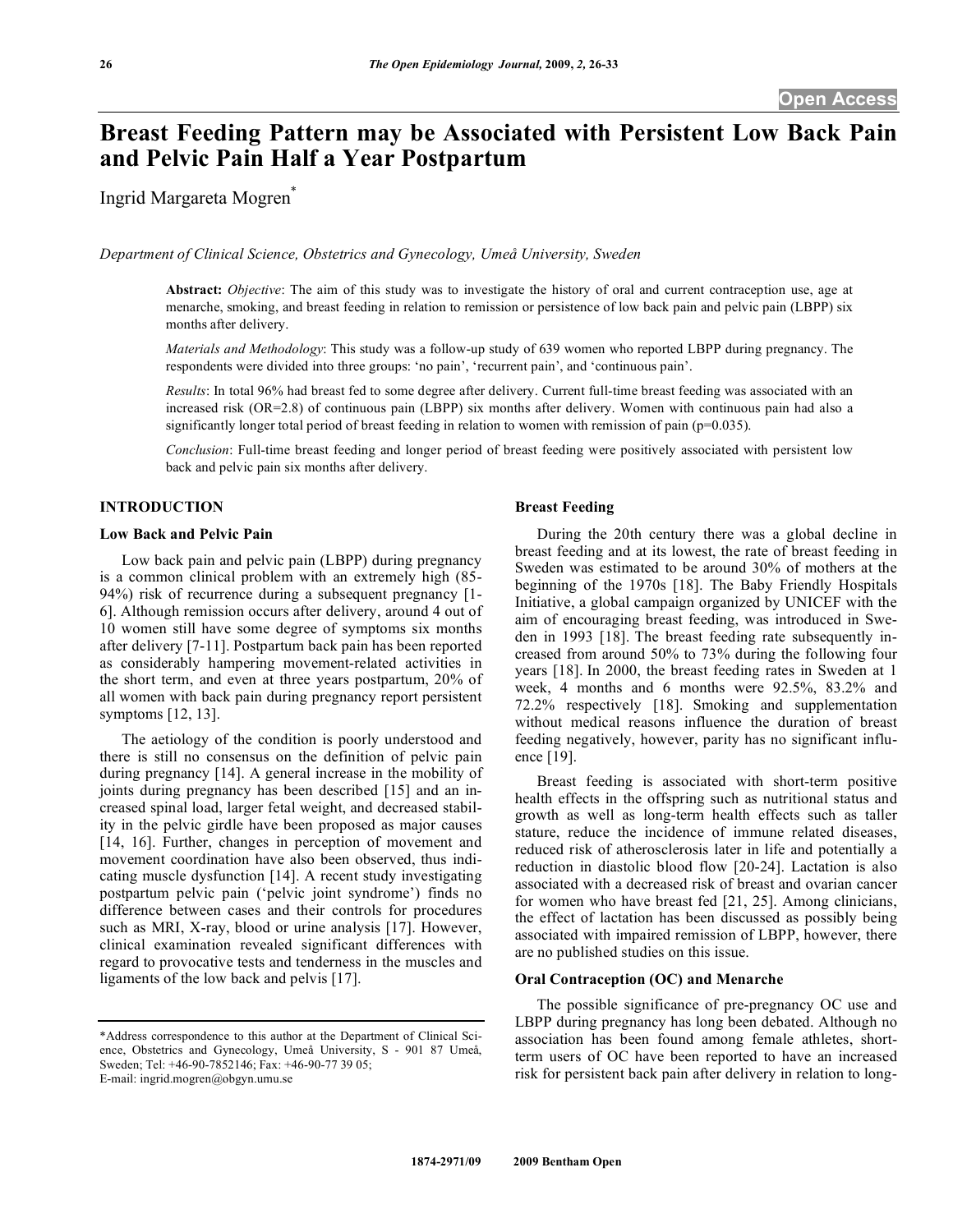term users [26, 27]. An increased risk of back pain during pregnancy among OC users has been reported, but then other results have not supported an association between use of OC and risk of low back pain and pelvic pain during pregnancy [6, 28].

 There are few studies investigating the possible association between menarche and persistent pelvic pain after parturition. A Norwegian study has found women with persistent pelvic pain and pelvic joint instability had a significantly lower age at menarche, whilst menarche was not associated with risk of low back pain and pelvic pain *during* pregnancy [6, 29]. In a recent review on factors predisposing women to chronic pelvic pain, early menarche was found to be associated with dysmenorrhoea and dyspareunia, but not with noncyclical pelvic pain [30].

 It is believed that there are currently no publications on the major part of the research questions investigated.

 The aim of the study was to investigate the history of oral and current contraception use, age at menarche, smoking, and breast feeding in relation to remission or persistence of LBPP six months after delivery. The main hypothesis tested was that previous or current exposition of endogenous or exogenous hormones, such as estrogens, gestagens and prolactin, may influence the risk of persistent LBPP up to six months post partum.

# **MATERIALS AND METHODOLOGY**

 The current study is a continuation of a previous study where all women who delivered within a specific time frame in the Departments of Obstetrics and Gynecology at Umeå University Hospital, Västerbotten (UUH), and the Sunderby Hospital, Norrbotten (SH) in northern Sweden were invited to complete a questionnaire (questionnaire  $1 = Q1$ ) on their obstetric and gynaecological history, actual pregnancy and delivery [6]. The first date of inclusion (i.e. the date of delivery) was 1 January 2002 and the last date was, 30 April 2002 at both departments. The women received verbal and written information of the aims of the study from a midwife on duty at the department within usually 24 hours of the delivery. The study was approved by the Ethics Committee at the Umeå University (Dnr. 01-335).

 During the period of 1 January 2002 to 30 April 2002, the total number of women who delivered at the UUH and SH was 1,114 with 516 (46.3%) delivering at UUH and 598 women (53.7%) at the SH. For inclusion in the study, the women had to have reached a gestational age of at least 23 weeks, ending in a live birth or a stillbirth. Another inclusion criterion was competence in the Swedish language, which decreased the number of eligible women to 1,071. Women who agreed to participate received a questionnaire with a unique number. The identification number of the women who declined participation was likewise recorded, for analysis of missing data. Non-respondents were women who either did not receive a questionnaire or did not complete the questionnaire they were given. The net sample consisted of 891 respondents (Q1) and the response rate was therefore 83.2% (891/1,071). Place of delivery did not influence risk in the logistic regression analyses. Detailed information on the sample has been presented in a previous paper [6]. The study used a cross-sectional design.

Women reporting LBPP (n=639) during pregnancy (O1) were followed up with a second questionnaire (Q2) approximately six months after delivery, thus constituting a cohort. Only women reporting LBPP during pregnancy were followed up because pregnancy-related LBPP only arises during pregnancy and the current study investigated factors related to remission or persistence of pregnancy-related LBPP post partum. The questionnaire consisted of 39 questions on issues such as LBPP after pregnancy, use of medical services, family situation, perceived health, sick leave, sex life, physical activities, oral contraception (OC) and breast feeding. One, or if required, several reminders were sent to the subjects if no response was received for the Q2. Altogether 77.0% (492/639) of eligible subjects responded to the Q2. Twenty-eight women were excluded because they completed the questionnaire 9 months or more after date of delivery. The net sample therefore comprised 464 (72.6%) women who responded to the Q2.

# **Definitions**

 *Low back pain or pelvic pain during pregnancy (LBPP)* in the previous study (Q1) was defined as 'recurrent or continuous pain for more than 1 week from the lumbar spine or pelvis' during recent pregnancy. A woman was considered to have LBPP during pregnancy if she answered the specific question on localization of pain in the affirmative, which included marking the affected area on a drawing included in the questionnaire [6].

 *Actual low back pain and pelvic pain (LBPP) after pregnancy* in the present study (Q2) was defined as a positive response on the question as to whether the subject had *actual* low back pain or pelvic pain. The response alternatives to this question were 'yes, recurrent pain', 'yes, continuous pain' and 'no pain'. Fourteen women gave a time point at which LBPP had ceased; however, they also declared that they had since had recurrent pain. These subjects were allocated to the 'no pain' group.

 *Persistent LBPP after pregnancy* included women with both 'recurrent pain' and 'continuous pain' defined as LBPP after pregnancy.

 *Breast feeding.* The subjects were asked whether they were currently breast feeding and the status of the breast feeding (full-time or part-time). Subjects who were currently breast feeding part-time were asked to state the number of months they had previously practised full-time breast feeding. Those subjects who had previously breast-fed, but did not currently breastfeed, were asked to report the number of months they had practised breast feeding, both full-time and part-time. The method of calculating the periods of time for both types of breast feeding were as follows:

- a) *Currently breast feeding full-time*. The period was calculated from the date of the delivery until the date when the questionnaire was filled in. It was assumed that the woman had breast-fed full-time throughout the period.
- b) *Currently breast feeding part-time*. The period was calculated from the date of the delivery until the date when the questionnaire was filled in, minus the number of months of reported full-time breast feeding.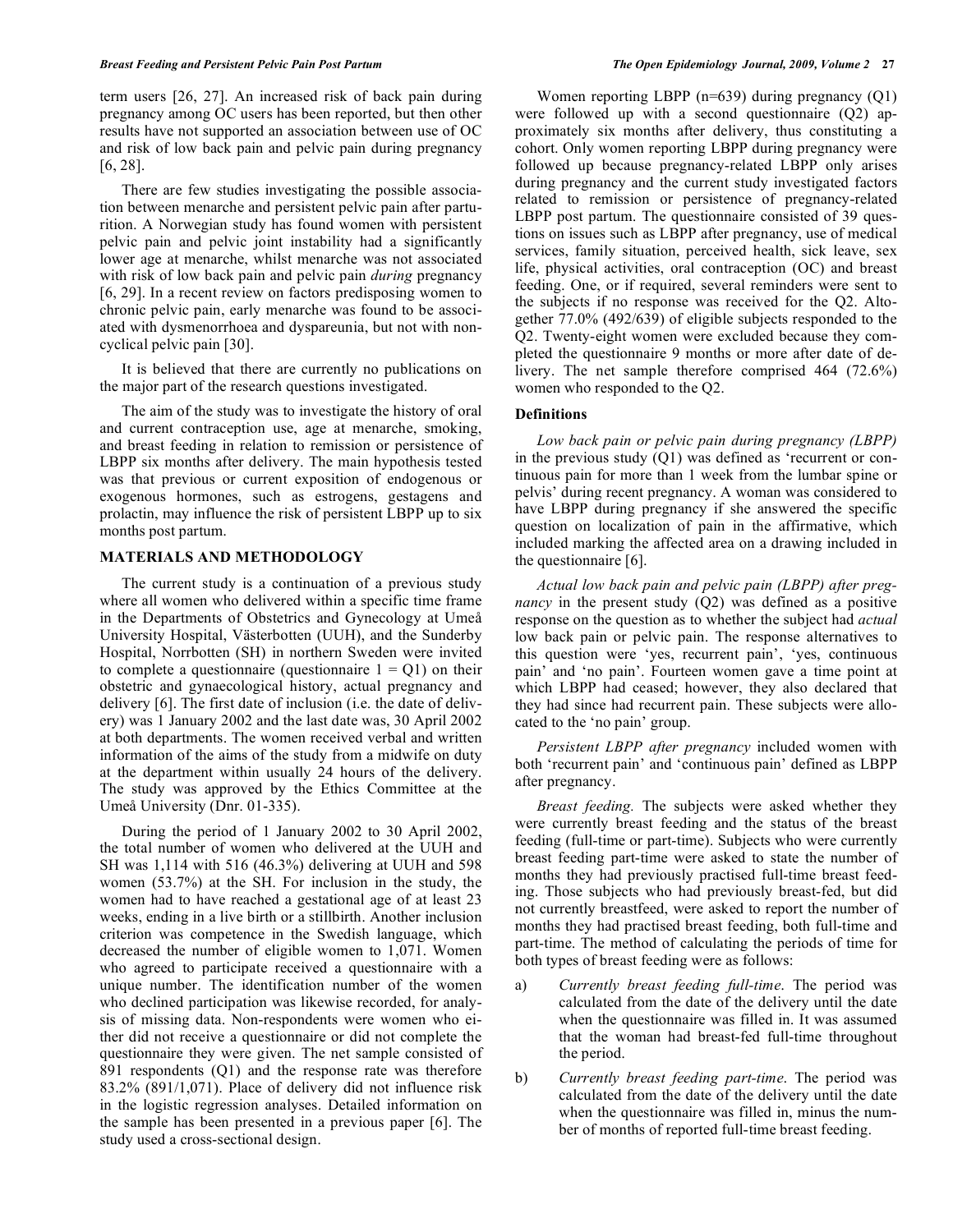- c) *Previously breast feeding full-time.* The respondents stated the period of breast feeding in months.
- d) *Previous part-time breast feeding.* The respondents stated the period of breast feeding in months.

 Respondents were requested to report the periods of fulltime or part-time breast feeding in whole months, however, some subjects responded with both months and weeks. These responses were included with one week accounting for 0.25 months. Cases where the total period of reported breast feeding exceeded the individual's calculated postpartum period by one month or more were assessed individually. The reported number of months of full-time breast feeding was then accepted as being accurate (since full-time breast feeding usually precedes part-time breast feeding), and the period of part-time breast feeding was adjusted accordingly, resulting in a total time of breast feeding which did not exceed the postpartum period (n=18).

 *Body mass index (BMI)* was defined as weight  $(kg)/\text{height}^2$  (m).

 *Parity* was defined as number of births.

 *Oral contraception (OC) use*. Respondents were requested to report whether they had used oral contraception during some period before the pregnancy, age at the start of OC use, and the total user-time of OC. If the respondent stated previous OC use she was requested to report whether she had used *mainly* combined OC (specified as 'combination of oestrogen and gestagen') or *mainly* 'mini-pills' (specified as 'only gestagen').

# **Statistics**

 Mean values and SD were calculated for parametric data. Differences between two groups were tested by independentsamples *t*-test and Pearson's chi-squared test for parametric and categorical data respectively. Odds ratios (OR) and their corresponding 95% confidence intervals (CI) were calculated by using logistic regression in univariate and multivariate analyses. Crude odds ratios (COR) were adjusted by maternal age, level of education, caesarean section, gestational age and smoking.

## **Methodological Considerations**

 Extensive discussions of the validity of the methods have been presented in previous publications [11, 31, 32]. In summary, the non-respondents did not differ from the respondents with regard to maternal age, gestational age, birthweight, mode of delivery, total experience of the delivery, epidural or spinal anaesthesia during delivery, or prepregnancy or end-pregnancy BMI. In the current study the non-respondents did not differ significantly from the respondents with regard to start of, user-time or type of oral contraception (OC), mean age at menarche, history of menstruations and regular smoking before pregnancy. However, nonrespondents had a significantly lower proportion of women who had used OC shorter or longer periods previous in life (83.2% *vs* 91.8%, p-value 0.002) and included a higher proportion of women reporting smoking during pregnancy (15.7% *vs* 6.5%, p-value < 0.001).

 The data are considered most probably representative for women with persistent LBPP after pregnancy. However,

other unmeasured factors may have had influenced the results if they had been investigated.

# **RESULTS**

#### **Breast Feeding**

 A vast majority of the respondents had practised breast feeding for some period after delivery (95.3%; Table **1**). Almost 70% of the women were currently breast feeding at 6 months after delivery (Table **1**). Full-time breast feeding was associated with an increased risk of continuous LBPP after delivery (p-value 0.014; COR 2.96 [1.21, 7.22]), and the OR was only slightly moderated when adjusted by maternal age, level of education, emergency CS, gestational age and smoking (OR 2.83 [1.12, 7.12]; Table **2**). The longer the period of breast feeding, the greater the risk of continuous LBPP at 6 months postpartum (p-value 0.035¸ Table **1**). Women with continuous pain also had a significantly longer total period of breast feeding in relation to women with remission of pain (p-value 0.044¸ Table **1**).

## **Oral Contraception**

 Women with recurrent LBPP reported a history of OC use for some period in life to a higher extent than women with remission of LBPP (Table **3**) and demonstrated an almost statistically significant increased risk (COR 2.24 [0.99, 5.07]) which became significant when adjusted by maternal age (OR 2.29 [1.01, 5.19]). In a multivariate logistic regression model the OR for recurrent LBPP was close to statistical significance when adjusted by maternal age, level of education, emergency CS, gestational age and smoking (OR 2.25 [0.99, 5.09]. When all women with persistent pain (LBPP) were included in the analyses, the p-value became non-significant (0.071; corresponding COR 1.94 [0.93, 4.01]; Tables **2** and **3**).

 Age at the start of OC use, total user time of OC and type of OC did not reveal any association with risk of persistent LBPP after pregnancy (Table **3**). Current use of OC did not differ between groups either (Table **3**). Current OC was mainly low dosage gestagens. Mean time at start of current OC use was 3.1 months after delivery with a range of 1.0 to 6.0 (n=69; SD 1.3; Fig. **1**).

## **Menarche, Menstrual Pattern and Birthweight**

 Women with persistent LBPP reported a significantly earlier menarche than women with remission of LBPP (12.6 yrs *vs* 12.9, p-value 0.048). History of menstrual pattern, and birthweight (Table **3**) did not influence risk of persistent LBPP at six months postpartum.

# **Smoking**

 Regular smoking before pregnancy was reported by 18.4% of the respondents and the prevalence of smoking decreased during pregnancy (6.5%). Smoking before or during pregnancy was not related to risk of persistent LBPP after pregnancy. Current smoking was at a level similar to that of pregnancy and was also not related to persistent LBPP (7.6%).

## **DISCUSSION**

 The major finding in this study was that full-time breast feeding at six months after delivery was associated with an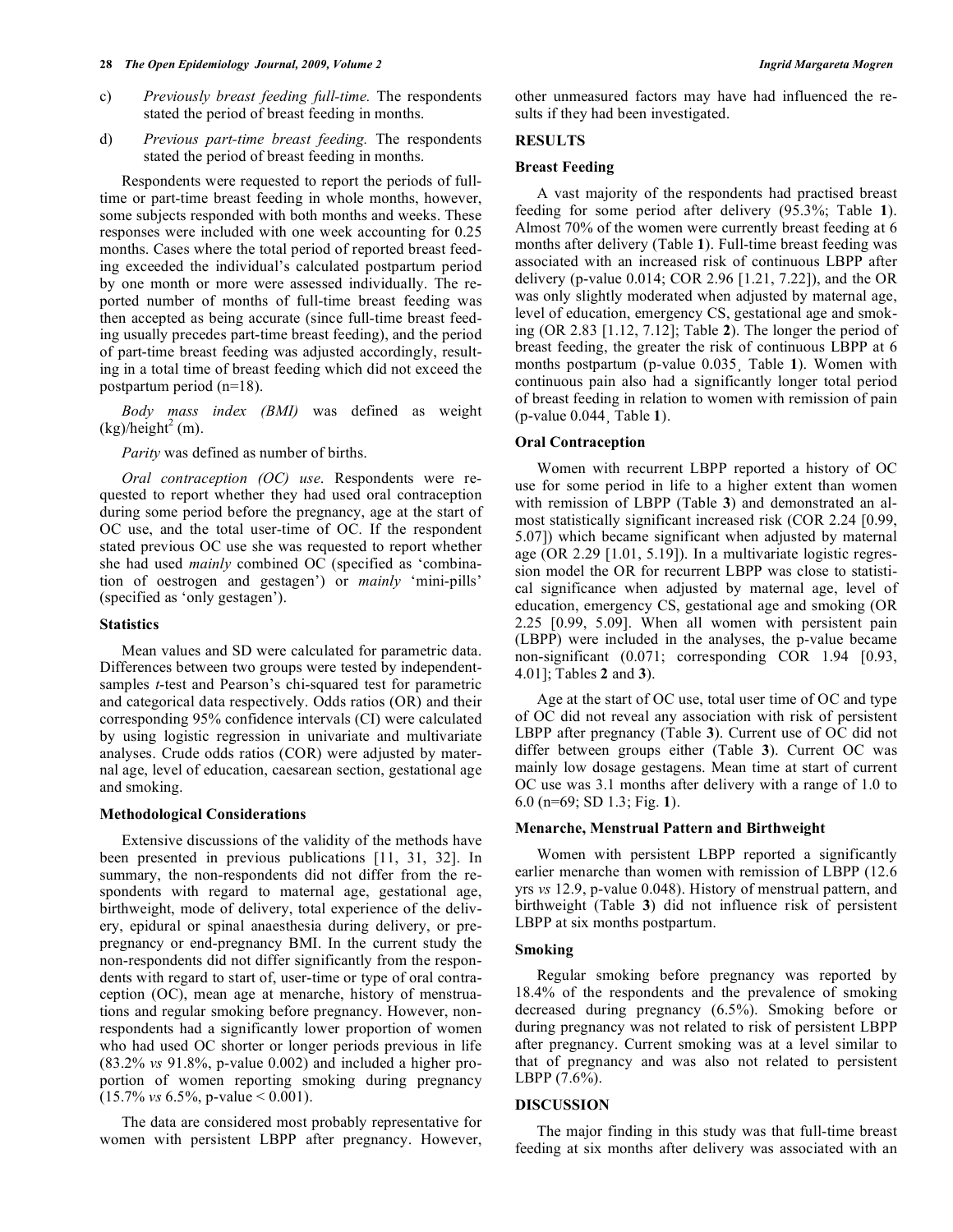**Table 1. Breastfeeding in Relation to the Different Sub-Groups of LBPP, 'No Pain', 'Recurrent Pain' and 'Continuous Pain'. Test of Difference Between the Sub-Groups (***t* **Test for Parametric Data and Pearson's Chi-Square for Categorical Data)** 

| Variable                        | All             | 1. No pain <sup>a</sup><br>(No) | 2. Recurrent<br>Pain $(LBPP)^b$<br>(N <sub>0</sub> ) | 3. Continuous<br>Pain $(LBPP)^c$<br>(N <sub>0</sub> ) | P-Value <sup>d</sup> |                   |                     |
|---------------------------------|-----------------|---------------------------------|------------------------------------------------------|-------------------------------------------------------|----------------------|-------------------|---------------------|
|                                 | <b>Subjects</b> |                                 |                                                      |                                                       | $1 \text{ vs } 2$    | $1 \text{ vs } 3$ | $1 \text{ vs } 2+3$ |
| <b>Number of subjects</b>       | 464             | 264                             | 168                                                  | 32                                                    |                      |                   |                     |
| (%)                             | (100.0)         | (56.9)                          | (36.2)                                               | (6.9)                                                 |                      |                   |                     |
| Breast feeding (BF) some period |                 |                                 |                                                      |                                                       |                      |                   |                     |
| (N <sub>0</sub> )               | (464)           | (264)                           | (168)                                                | (32)                                                  |                      |                   |                     |
| $-$ yes: No $(%$ )              | 442 $(95.3)$    | 253(95.8)                       | 159(94.6)                                            | 30(93.8)                                              | 0.566                | 0.587             | 0.503               |
| $-$ no: No $(\% )$              | 22(4.7)         | 11(4.2)                         | 9(5.4)                                               | 2(6.2)                                                |                      |                   |                     |
| Current BF (No)                 | (463)           | (264)                           | (167)                                                | (32)                                                  |                      |                   |                     |
| $-$ yes: No $(\% )$             | 323(69.8)       | 180(68.2)                       | 119(71.3)                                            | 24(75.0)                                              | 0.500                | 0.431             | 0.394               |
| $-$ no: No $(\% )$              | 140(30.2)       | 84(31.8)                        | 48 $(28.7)$                                          | 8(25.0)                                               |                      |                   |                     |
| Current BF (No)                 | (323)           | (180)                           | (119)                                                | (24)                                                  |                      |                   |                     |
| - Full-time BF $No$ $(\%)$      | 72(22.3)        | 35(19.4)                        | 27(22.7)                                             | 10(41.7)                                              | 0.498                | 0.014             | 0.168               |
| - Part-time BF $No$ $(\% )$     | 251(77.7)       | 145(80.6)                       | 92(77.3)                                             | 14(58.3)                                              |                      |                   |                     |
| Period of full-time BF (No)     | (414)           | (238)                           | (148)                                                | (28)                                                  |                      |                   |                     |
| Mean no of months               | 4.5             | 4.4                             | 4.5                                                  | 4.9                                                   | 0.224                | 0.035             | 0.084               |
| Range no of months              | $0.25 - 8.0$    | $0.25 - 7.4$                    | $0.5 - 7.0$                                          | $0.5 - 8.0$                                           |                      |                   |                     |
| Period of part-time BF (No)     | (341)           | (199)                           | (122)                                                | (20)                                                  |                      |                   |                     |
| Mean no of months               | 1.7             | 1.7                             | 1.7                                                  | 2.1                                                   | 0.671                | 0.119             | 0.925               |
| Range no of months              | $0.02 - 6.0$    | $0.15 - 6.0$                    | $0.02 - 6.0$                                         | $0.12 - 6.0$                                          |                      |                   |                     |
| Total period of BF (No)         | (442)           | (253)                           | (159)                                                | (30)                                                  |                      |                   |                     |
| Mean no of months               | 5.5             | 5.4                             | 5.5                                                  | 6.0                                                   | 0.738                | 0.044             | 0.339               |
| Range no of months              | $0.25 - 8.9$    | $0.25 - 8.9$                    | $0.5 - 8.0$                                          | $3.5 - 8.0$                                           |                      |                   |                     |

<sup>a</sup> 'No pain' denotes respondents reporting cessation of LBPP.

<sup>b</sup> 'Recurrent pain' denotes respondents reporting recurrent LBPP after pregnancy.

<sup>e</sup> 'Continuous pain' denotes respondents reporting continuous LBPP after pregnancy.

<sup>d</sup> Statistical testing with either *t* test for parametric data or Pearson's Chi-Square for ordinal data

increased risk of continuous LBPP. Women with continuous pain also had a significantly longer total period of breast feeding in relation to women with remission of pain. This is the first publication reporting this relation and if this association proves stable, the counselling of pregnant women developing low back pain and pelvic pain during pregnancy should include information on the increased risk of persistence of LBPP at six months postpartum as a consequence of breast feeding. Since breast feeding is related to major positive health effects in the offspring both in a short-term and a long-term perspectives, as well as in the mother, counselling will prove a challenge if adequate information to the pregnant or breast feeding woman with LBPP is to be made available [20-23, 25].

 Does 'prolonged' breast feeding respond to a causal mechanism resulting in an impaired remission of low back pain and pelvic pain after pregnancy? May breast feeding function as a confounder which is related both to the outcome under investigation and to an unknown factor which is the underlying cause of the impaired remission of LBPP? Is it feasible that women with more aggravating symptoms because of LBPP after pregnancy are more prone to breastfeed their children in comparison with women with remission of LBPP? In a study of duration of breast feeding in Swedish primiparous and multiparous women, smoking and breast milk supplementation without medical reasons

influenced the duration of both exclusive and any breast feeding negatively, whereas early first breast feeding influenced the duration of both exclusive and any breast feeding positively, and parity had no significant influence [19]. In the same study higher maternal age influenced the duration of any breast feeding positively. It has previously been reported that the mean age of the subjects in the current study was significantly increased among women with recurrent pain (31.3 yrs), continuous pain (32.3 yrs) in comparison with women with remission of pain (30.1 yrs), however there was no significant difference in parity (i.e. number of children) between groups [11]. The risk of continuous pain at six months after delivery was, however, only slightly moderated when adjusted by age.

 These results indicate a potential new area of research, namely the possible role of prolactin on the prevalence of persistent LBPP after pregnancy. Pregnancy and lactation are periods of sustained physiological hyperprolactinemia, either through prolactin itself or placental lactogens [33]. The endocrine control of lactation is one of the most complex physiologic mechanisms of human parturition and oxytocin, serotonin, opioids, histamine, substance P, and arginineleucine all modulate prolactin release by means of an autocrine/paracrine mechanism, whereas estrogen and progesterone can act at the hypothalamic and adenohypophysial levels [34]. High levels of progesterone inhibit lactation.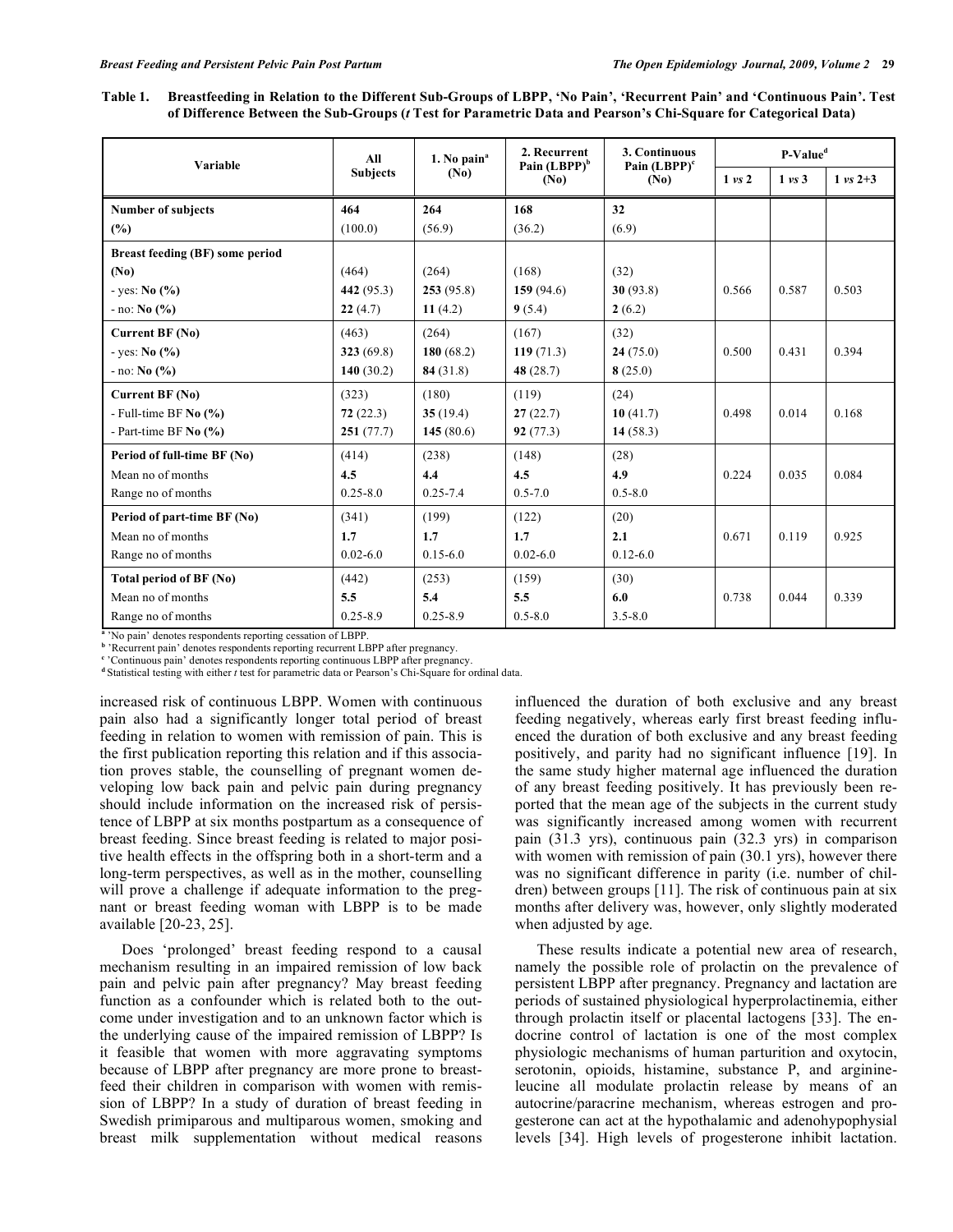**Table 2. Odds Ratios (ORs) and their 95% Confidence Intervals (CI) for the Subgroups of LBPP, 'Recurrent Pain', 'Continuous Pain', and 'Recurrent or Continuous Pain' in Relation to Specified Variables** 

|                                                                   | No Pain <sup>a</sup> | Recurrent Pain (LBPP) <sup>b</sup> |               | Continuous Pain (LBPP) <sup>c</sup> |                    | <b>Recurrent or Continuous Pain (LBPP)</b> |               |  |
|-------------------------------------------------------------------|----------------------|------------------------------------|---------------|-------------------------------------|--------------------|--------------------------------------------|---------------|--|
| Variable                                                          | <b>COR</b>           | $COR(n^d)$                         | CI 95%        | $COR(n^d)$                          | CI 95%             | $COR(n^d)$                                 | CI 95%        |  |
| Current full-time breast<br>feeding <sup>e</sup>                  | 1.00                 | 1.21<br>(299)                      | $0.69 - 2.15$ | 2.96<br>(204)                       | 1.21-7.22          | 1.45<br>(323)                              | 0.85-2.45     |  |
| OC use shorter or longer<br>periods previous in lifef             | 1.00                 | 2.24<br>(428)                      | 0.99-5.07     | 1.10<br>(295)                       | $0.31 - 3.88$      | 1.94<br>(460)                              | $0.93 - 4.01$ |  |
| <b>Adjusted by maternal</b><br>ageg                               | <b>OR</b>            | <b>OR</b><br>(n <sup>d</sup> )     | CI 95%        | <b>OR</b><br>(n <sup>d</sup> )      | CI 95%             | <b>OR</b><br>(n <sup>d</sup> )             | CI 95%        |  |
| Current full-time breast<br>feeding <sup>e</sup>                  | 1.00                 | 1.11<br>(299)                      | $0.62 - 1.98$ | 2.77<br>(204)                       | 1.12-6.83<br>(204) | 1.31<br>(323)                              | $0.76 - 2.24$ |  |
| OC use shorter or longer<br>periods previous in life <sup>f</sup> | 1.00                 | 2.29<br>(428)                      | 1.01-5.19     | 1.09<br>(295)                       | $0.31 - 3.84$      | 1.93<br>(460)                              | $0.93 - 4.01$ |  |
| Adjusted by level of<br>education <sup>h</sup>                    | <b>OR</b>            | <b>OR</b><br>(n <sup>d</sup> )     | CI 95%        | <b>OR</b><br>(n <sup>d</sup> )      | CI 95%             | <b>OR</b><br>(n <sup>d</sup> )             | CI 95%        |  |
| Current full-time breast<br>feeding <sup>e</sup>                  | 1.00                 | 1.16<br>(298)                      | $0.65 - 2.06$ | 2.97<br>(204)                       | 1.21-7.25          | 1.40<br>(322)                              | 0.82-2.38     |  |
| OC use shorter or longer<br>periods previous in life <sup>f</sup> | 1.00                 | 2.23<br>(427)                      | 0.98-5.04     | 1.11<br>(295)                       | $0.31 - 3.90$      | 1.92<br>(459)                              | 0.93-3.99     |  |
| <b>Adjusted by caesarean</b><br>section                           | <b>OR</b>            | <b>OR</b><br>$(n^d)$               | CI 95%        | <b>OR</b><br>$(n^d)$                | CI 95%             | <b>OR</b><br>$(n^d)$                       | CI 95%        |  |
| Current full-time breast<br>feeding <sup>e</sup>                  | 1.00                 | 1.20<br>(299)                      | $0.67 - 2.12$ | 2.75<br>(204)                       | 1.09-6.89          | 1.40<br>(323)                              | 0.82-2.39     |  |
| OC use shorter or longer<br>periods previous in life <sup>f</sup> | 1.00                 | 2.22<br>(428)                      | 0.98-2.22     | 1.05<br>(295)                       | $0.29 - 3.71$      | 1.90<br>(460)                              | 0.91-3.95     |  |
| <b>Adjusted by emergency</b><br>caesarean section <sup>j</sup>    | <b>OR</b>            | <b>OR</b><br>$(n^d)$               | CI 95%        | <b>OR</b><br>$(n^d)$                | CI 95%             | <b>OR</b><br>$(n^d)$                       | CI 95%        |  |
| Current full-time breast<br>feeding <sup>e</sup>                  | 1.00                 | 1.22<br>(299)                      | $0.69 - 2.15$ | 3.12<br>(204)                       | 1.26-7.67          | 1.46<br>(323)                              | 0.86-2.47     |  |
| OC use shorter or longer<br>periods previous in life <sup>f</sup> | 1.00                 | 2.22<br>(428)                      | 0.98-5.04     | 1.11<br>(295)                       | $0.31 - 3.88$      | 1.92<br>(460)                              | 0.92-3.99     |  |
| <b>Adjusted by gestational</b><br>age <sup>k</sup>                | <b>OR</b>            | <b>OR</b><br>(n <sup>d</sup> )     | CI 95%        | <b>OR</b><br>(n <sup>d</sup> )      | CI 95%             | <b>OR</b><br>(n <sup>d</sup> )             | CI 95%        |  |
| Current full-time breast<br>feeding <sup>e</sup>                  | 1.00                 | 1.21<br>(299)                      | $0.68 - 2.13$ | 3.01<br>(204)                       | 1.23-7.39          | 1.45<br>(323)                              | $0.85 - 2.46$ |  |
| OC use shorter or longer<br>periods previous in life <sup>f</sup> | 1.00                 | 2.22<br>(428)                      | 0.98-5.03     | 1.10<br>(295)                       | $0.31 - 3.86$      | 1.92<br>(460)                              | 0.92-3.98     |  |
| Adjusted by current smok-<br>ing <sup>'</sup>                     | <b>OR</b>            | <b>OR</b><br>$(n^d)$               | CI 95%        | <b>OR</b><br>$(n^d)$                | CI 95%             | <b>OR</b><br>$(n^d)$                       | CI 95%        |  |
| Current full-time breast<br>feeding <sup>e</sup>                  | 1.00                 | 1.14<br>(297)                      | $0.64 - 2.04$ | 2.88<br>(203)                       | 1.17-7.08          | 1.37<br>(321)                              | $0.80 - 2.33$ |  |
| OC use shorter or longer<br>periods previous in life <sup>f</sup> | 1.00                 | 2.25<br>(426)                      | 0.99-5.09     | 1.11<br>(294)                       | 0.31-3.89          | 1.93<br>(458)                              | $0.93 - 4.01$ |  |
| Adjusted by specified<br>variable <sup>m</sup>                    | OR                   | OR<br>$(n^d)$                      | CI 95%        | <b>OR</b><br>$(n^d)$                | CI 95%             | <b>OR</b><br>(n <sup>d</sup> )             | CI 95%        |  |
| Current full-time breast<br>feeding <sup>e</sup>                  | 1.00                 | 1.01<br>(296)                      | $0.55 - 1.82$ | 2.83<br>(203)                       | 1.12-7.12          | 1.21<br>(320)                              | $0.70 - 2.20$ |  |
| OC use shorter or longer<br>periods previous in life <sup>f</sup> | $1.00\,$             | 2.25<br>(425)                      | 0.98-5.11     | 1.10<br>(294)                       | $0.31 - 3.86$      | 1.91<br>(457)                              | 0.91-3.97     |  |

<sup>a</sup> 'No pain' denotes respondents reporting cessation of LBPP.

**b** 'Recurrent pain' denotes respondents reporting recurrent LBPP after pregnancy.

<sup>e</sup> 'Continuous pain' denotes respondents reporting continuous LBPP after pregnancy.

**d** Number of subjects included in analysis.

**e** Reference group: current part-time breast feeding.

**f** Reference group: no OC use previous in life.

**<sup>g</sup>**Adjustment for maternal age, dichotomized; equal or below mean maternal age or above (mean age 30.7 yrs).

**<sup>h</sup>**Adjustment for education, dichotomized; below or above university level.

<sup>i</sup> Adjustment for caesarean section (CS), dichotomized; CS or vaginal delivery.

Adjustment for emergency caesarean section (CS); emergency CS or vaginal delivery or elective CS.<br>KAdjustment for gestational age, dichotomized; less than 37 weeks of gestation or longer.<br>Adjustment for current smoking, di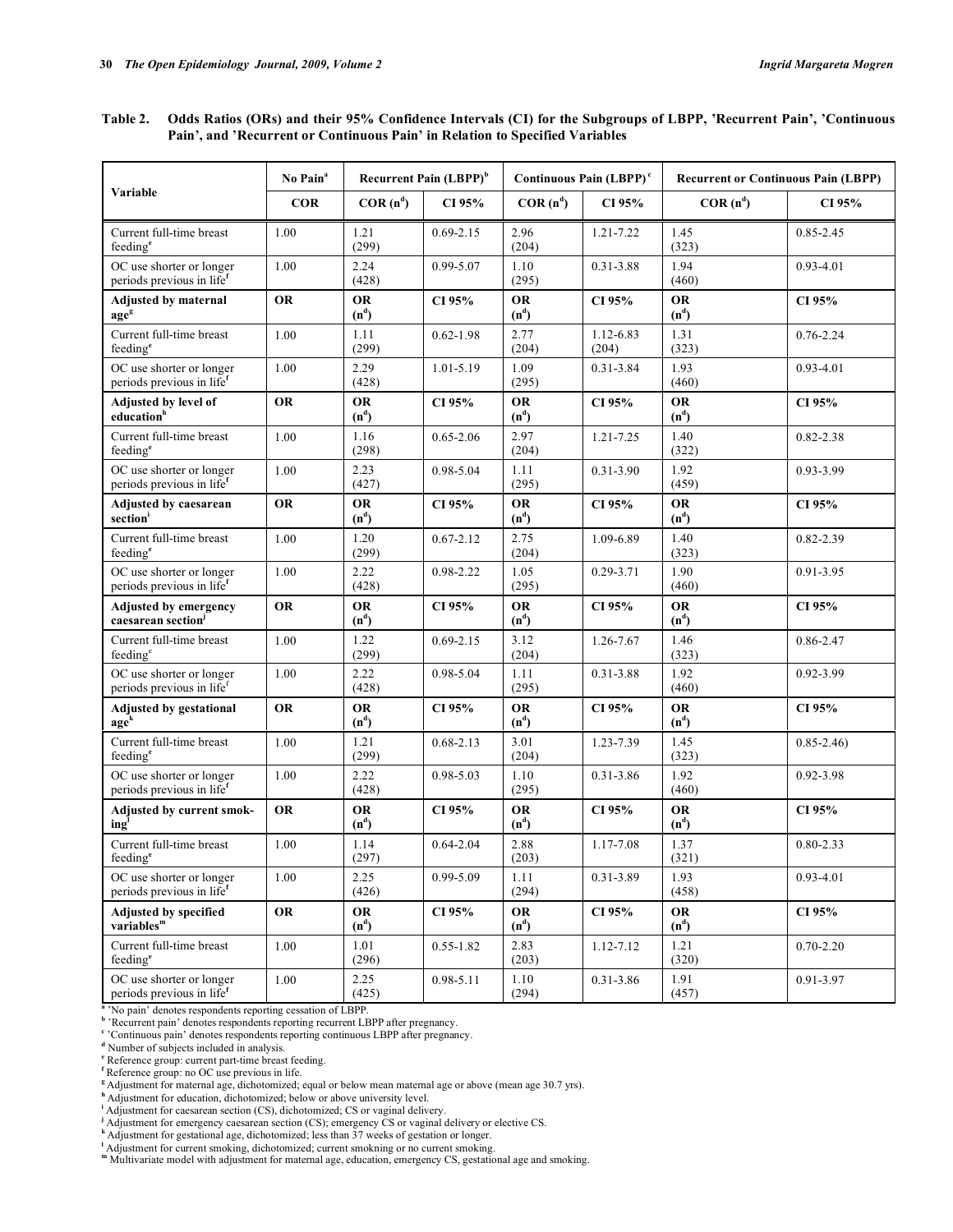**Table 3. History of Oral Contraception Use (OC) and Birthweight in Relation to the Different Sub-Groups of LBPP, 'No Pain', 'Recurrent Pain' and 'Continuous Pain'. Test of Difference Between the Sub-Groups (***t* **Test for Parametric Data and Pearson's Chi-Square for Categorical Data)** 

| Variable                               | <b>All Subjects</b> | 1. No Pain <sup>a</sup><br>(N <sub>0</sub> ) | 2. Recurrent<br>Pain $(LBPP)^b$<br>(No) | 3. Continuous<br>Pain $(LBPP)^c$<br>(No) | P-Value <sup>d</sup> |                   |                     |
|----------------------------------------|---------------------|----------------------------------------------|-----------------------------------------|------------------------------------------|----------------------|-------------------|---------------------|
|                                        |                     |                                              |                                         |                                          | $1 \text{ vs } 2$    | $1 \text{ vs } 3$ | $1 \text{ vs } 2+3$ |
| <b>Number of subjects</b>              | 464                 | 264                                          | 168                                     | 32                                       |                      |                   |                     |
| (%)                                    | (100.0)             | (56.9)                                       | (36.2)                                  | (6.9)                                    |                      |                   |                     |
| OC use shorter or longer periods       |                     |                                              |                                         |                                          |                      |                   |                     |
| previous in life $(Q1^{\circ})$ (No)   | (460)               | (263)                                        | (165)                                   | (32)                                     |                      |                   |                     |
| - yes: $\textbf{No} \, (\%)$           | 422(91.7)           | 236(89.7)                                    | 157(95.2)                               | 29(90.6)                                 | 0.047                | 0.875             | 0.071               |
| $-$ no: No $(\%)$                      | 38(8.3)             | 27(10.3)                                     | 8(4.8)                                  | 3(9.4)                                   |                      |                   |                     |
| Start of OC $(Q1)(No)$                 | (423)               | (235)                                        | (159)                                   | (29)                                     |                      |                   |                     |
| - mean age (yrs)                       | 17.5                | 17.5                                         | 17.6                                    | 17.3                                     | 0.653                | 0.750             | 0.757               |
| - range (yrs)                          | $10 - 32$           | $10 - 32$                                    | $13 - 31$                               | $14 - 22$                                |                      |                   |                     |
| $-SD(yrs)$                             | 2.9                 | 3.0                                          | 2.9                                     | 2.0                                      |                      |                   |                     |
| User time of OC $(Q1)$ $(No)$          | (420)               | (235)                                        | (157)                                   | (28)                                     |                      |                   |                     |
| - mean no (yrs)                        | 6.0                 | 6.2                                          | 5.8                                     | 5.9                                      | 0.307                | 0.756             | 0.317               |
| - range (yrs)                          | $0.1 - 22$          | $0.1 - 20$                                   | $0.1 - 22$                              | $0.5 - 17.0$                             |                      |                   |                     |
| $-SD(yrs)$                             | 3.9                 | 3.8                                          | 3.9                                     | 4.1                                      |                      |                   |                     |
| Type of OC $(Q1)$ (No; %)              | (424)               | (237)                                        | (158)                                   | (29)                                     |                      |                   |                     |
| - mainly combined OC: No $\frac{6}{6}$ | 293(69.1)           | 162 $(68.4)$                                 | 110(69.6)                               | 21(72.4)                                 | 0.957                | 0.761             | 0.929               |
| - mainly mini-pills: No (%)            | 51(12.0)            | 29(12.2)                                     | 18(11.4)                                | 4(13.8)                                  |                      |                   |                     |
| - don't know: $\mathbf{No}$ (%)        | 80(18.9)            | 46 $(19.4)$                                  | 30(19.0)                                | 4(13.8)                                  |                      |                   |                     |
| Current use of OC $(Q2^f)$ (No)        | $(460)^e$           | (263)                                        | (165)                                   | (32)                                     |                      |                   |                     |
| - yes: $No$ (%)                        | 71(15.4)            | 45 $(17.1)$                                  | 24(14.5)                                | 2(6.3)                                   | 0.482                | 0.113             | 0.250               |
| $-$ no: <b>No</b> $\binom{0}{0}$       | 389 $(84.6)$        | 218(82.9)                                    | 141 $(85.5)$                            | 30(93.8)                                 |                      |                   |                     |
| Birthweight (Q1) (No)                  | (464)               | (264)                                        | (168)                                   | (32)                                     |                      |                   |                     |
| Mean weight in grams                   | 3567                | 3567                                         | 3663                                    | 3497                                     | 0.136                | 0.585             | 0.256               |
| Weight range in grams                  | 1054-5620           | 1054-5120                                    | 1376-5620                               | 1555-4515                                |                      |                   |                     |
| SD in grams                            | 652                 | 686                                          | 595                                     | 647                                      |                      |                   |                     |

<sup>a</sup> 'No pain' denotes respondents reporting cessation of LBPP.

**b** 'Recurrent pain' denotes respondents reporting recurrent LBPP after pregnancy.

<sup>e</sup> 'Continuous pain' denotes respondents reporting continuous LBPP after pregnancy.

<sup>d</sup> Statistical testing with either *t* test for parametric data or Pearson's Chi-Square for ordinal data.

**<sup>e</sup>**Q1 denotes first questionnaire.

<sup>f</sup>Q2 denotes second questionnaire.

After delivery of placenta, progesterone and estrogen levels fall over 5 to 6 days, and in addition, prolactin levels also decline over 2 to 3 weeks postpartum if the breasts are not stimulated [35]. Lactation functions on a supply-demand basis, and infant suckling is the key event of breast feeding [35]. Serum prolactin levels and the prolactin response to suckling remain higher in fully breast feeding women who remain amenorrhoic for at least 180 days postpartum compared with fully breast feeding women who are not amenorrhoic [35]. It has previously been reported that some period of amenorrhoea not related to pregnancy is a risk factor for LBPP during pregnancy [6]. Bone density decreases during pregnancy and lactation, and whilst this decrease has not been found to be associated with back and pelvic pain during pregnancy, the study was not conclusive as to whether loss of bone density was associated with back and pelvic pain during lactation [36].

 A history of OC use for some period in life was found to be associated with an increased risk of recurrent LBPP (pvalue 0.047). In a multivariate regression model the doubled OR for recurrent LBPP almost reached statistical significance. However, when all women with persistent LBPP were included in the analyses, they became non-significant. A previous Swedish study indicates that non- or short term users of OC have an increased risk of persistent pain after delivery compared to long term users [27]. In this study, age at start of OC use, total user time of OC and type of OC did not reveal any association with risk of persistent LBPP after pregnancy. The findings are therefore contradictory. There are currently very few studies investigating the effect of previous OC use on the risk of persistent pain after pregnancy and the issue whether OC use is associated with persistent pain after pregnancy must be currently considered unsolved. Biologically, it seems plausible that steroid hormones may influence the risk of LBPP during pregnancy and persistent LBPP after pregnancy, since pregnancy is a highlevel steroid hormonal condition.

 Current OC use did not reveal any association with persistent LBPP. The mean start time was 3.1 months after delivery, which means that half of the group of OC users had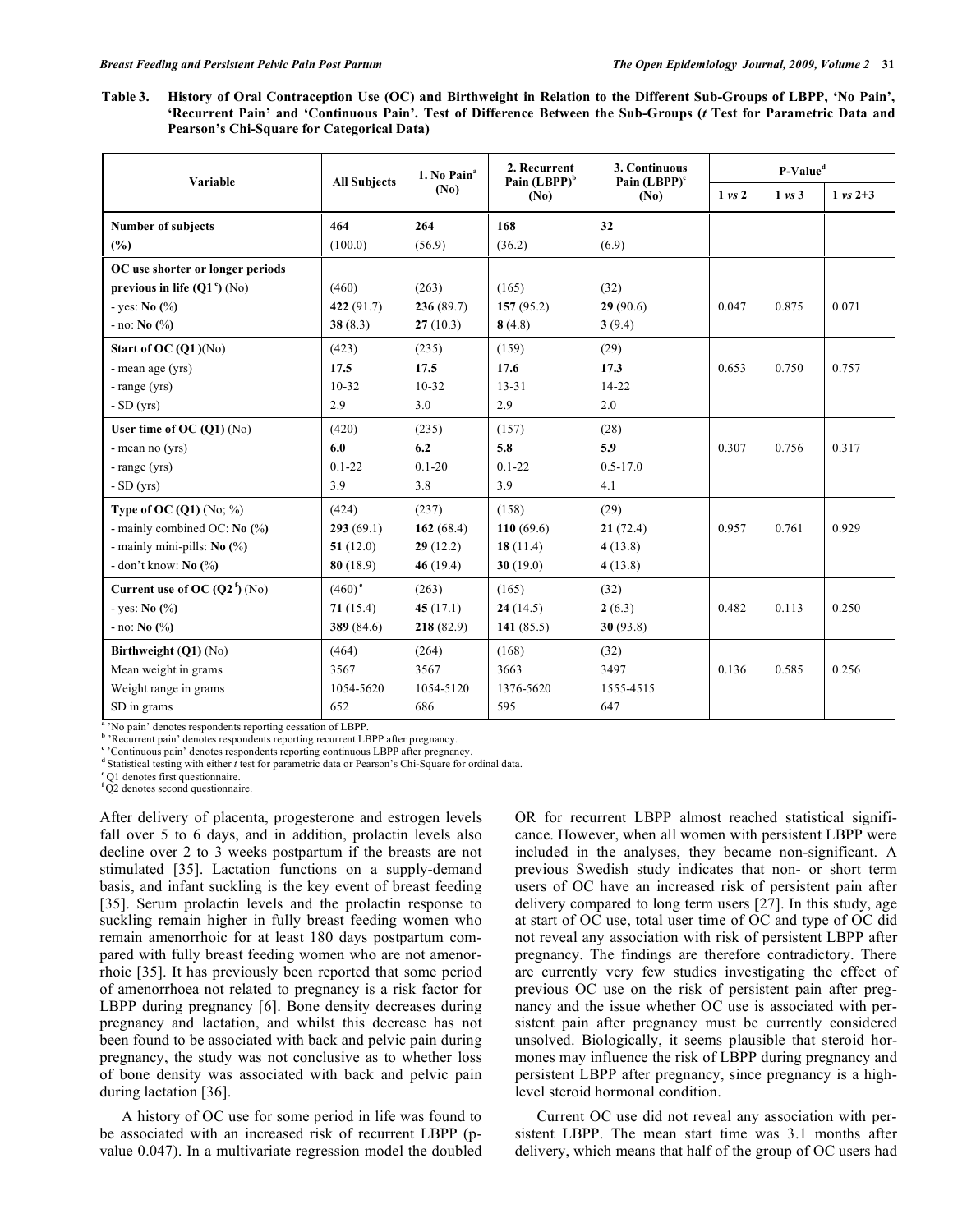

**Fig. (1).** Mean time (months) at start of current OC use postpartum.

less than 3.1 months of exposure to mostly gestagens. From a long-term perspective, current OC use may be one of several negative factors to influence the risk of persistent LBPP, however this theory would require a longer follow-up period for validation. Contraception choices may be limited for lactating women, due to concerns about hormonal effects on quality and quantity of milk, passage of hormones to the infant and infant growth [37]. A systematic review of randomized controlled trials on contraception during lactation concludes that there is limited evidence on the effect of hormonal contraceptives on lactation [37].

 Women with persistent LBPP reported a significantly earlier menarche than women with remission of LBPP which is consistent with a previous finding in a Norwegian study, where women with persistent pelvic pain and pelvic joint instability were characterized by a significantly lower age at menarche [29]. Progesterone concentrations among women reporting pelvic pain during pregnancy have been found significantly higher at gestational age 6 to 12 weeks, however, there was no association found between progesterone levels later in pregnancy and pelvic pain [38]. Oestradiol concentrations did not show an association with pelvic pain during pregnancy in the same study. Oestrogen and progesterone may have primary roles in the causal paths of LBPP both during and after pregnancy, such as programming resulting in predisposition of LBPP.

 The methodological considerations has been reported in the method section.

# **CONCLUSION**

 Full-time breast feeding and longer period of breast feeding were positively associated with persistent low back and pelvic pain six months after delivery. This is the first study reporting this association and therefore these results needs to be confirmed by future studies.

## **ACKNOWLEDGEMENTS**

 The author would like to thank all participating women sharing their obstetric history and experiences during and after pregnancy. This study was supported by grants from the County Council of Västerbotten, the Joint Committee of the Northern Sweden Health Care Region, and the Medical Faculty, Umeå University.

# **ABBREVIATIONS**

- *Q1 =* The first questionnaire after delivery
- *Q2* = The second questionnaire at approximately six months after delivery
- *COR =* Crude odds ratio
- *OR =* Odds ratio
- *SD* = Standard deviation